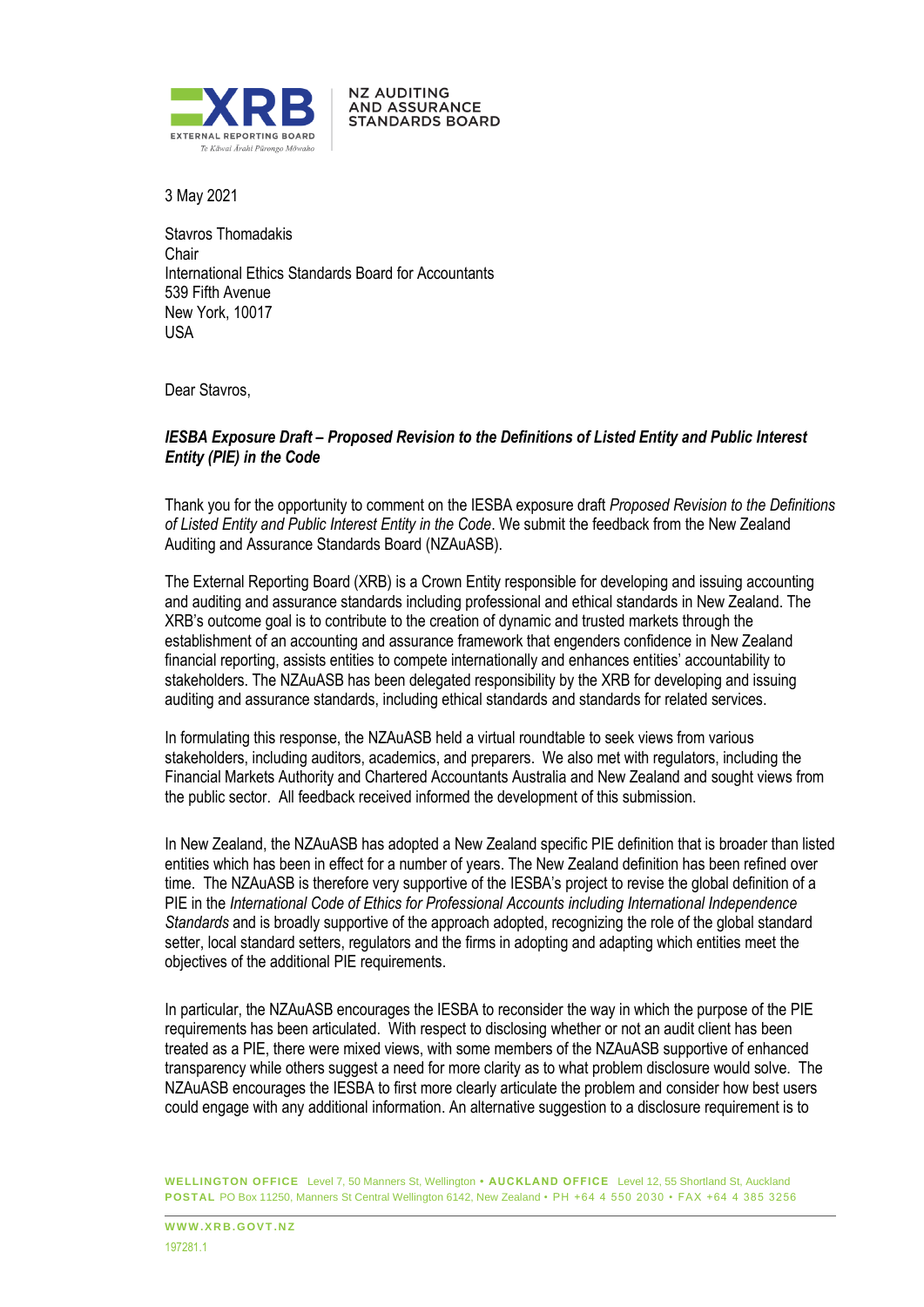provide more transparency as to the impact of treating an entity as a PIE, rather than simply disclosing that the PIE requirements have been applied.

Further details on these key points are outlined in response to the particular questions below.

Should you have any queries concerning our submission please contact, Misha Pieters, Interim Director – Audit and Assurance Standards, at *misha.pieters@xrb.govt.nz.* 

Yours sincerely,

Roberts

**Robert Buchanan**

**Chair**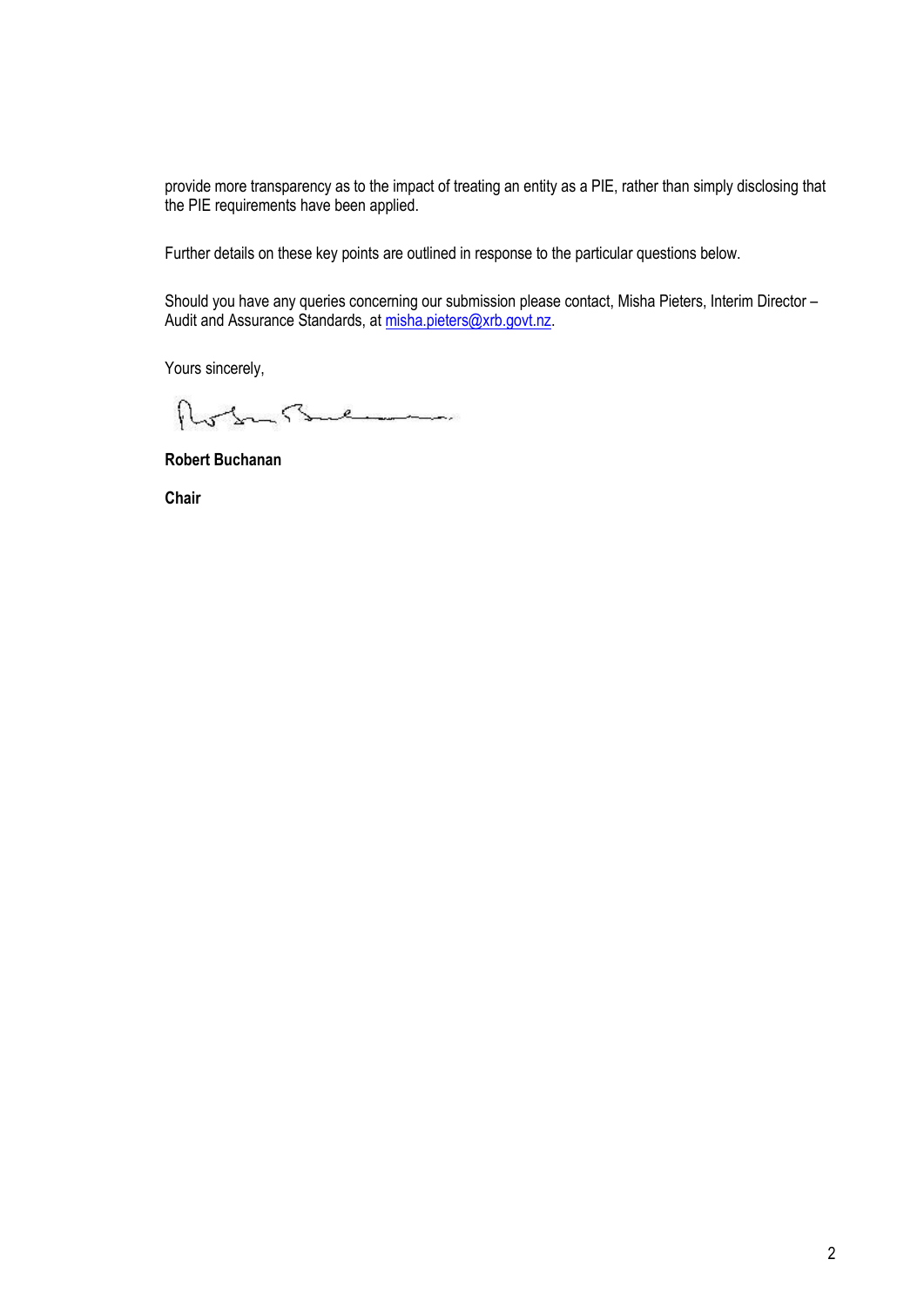### **Submission of the New Zealand Auditing and Assurance Standards Board**

**IESBA Exposure Draft** *– Proposed Revision to the Definitions of Listed Entity and Public Interest Entity in the Code*

### **Schedule of Responses to the IESBA's Specific Questions**

### *Overarching Objective*

**1. Do you support the overarching objective set out in proposed paragraphs 400.8 and 400.9 as the objective for defining entities as PIEs for which the audits are subject to additional requirements under the Code?**

### **Response:**

The NZAuASB agrees that it is important to clearly articulate the objective for defining entities as PIEs and considers that it is especially important to make it clear that the additional independence requirements are not about having a different "level" of independence.

The NZAuASB does not however support the objectives as set out in proposed paragraphs 400.8 and 400.9, as we consider the proposed objective lacks the necessary clarity to make this clear. Rather, the proposed objective may be confusing and misunderstood to imply that there are two levels of independence.

The NZAuASB considers that proposed paragraph 400.8 is clearer, with a focus on perception, and on entities with wider and higher visibility. However, we consider that proposed paragraph 400.9 is too generic and when read on its own is applicable to all audit engagements.

67% of participants on our virtual outreach event also agreed that the proposed objective applies equally to all audit engagements with a further 17% supporting a revised objective.

The purpose of an audit is to enhance the degree of confidence of intended users in the financial statements.<sup>1</sup> It is therefore important that all intended users have confidence in the audit engagement that they are relying on.

We recommend that the rationale in proposed paragraph 400.9 may be better articulated with reference to the conceptual framework within the Code, i.e., for entities which reflect significant public interest in the financial condition, there are or may be different or heightened threats, perceived or otherwise, to the independence of auditors. Based on the higher threats (perceived or otherwise), additional requirements are included within the Code for audits of public interest entities to ensure that the threats are eliminated or reduced to an acceptable level. There is also an opportunity to emphasise in the Code as part of the objective for the PIE requirements that the rationale for the PIE requirements does not create different levels of independence.

<sup>1</sup>

ISA 200, *Overall Objectives of the Independent Auditor and the Conduct of an Audit in Accordance with the International Standards on Auditing*, paragraph 3.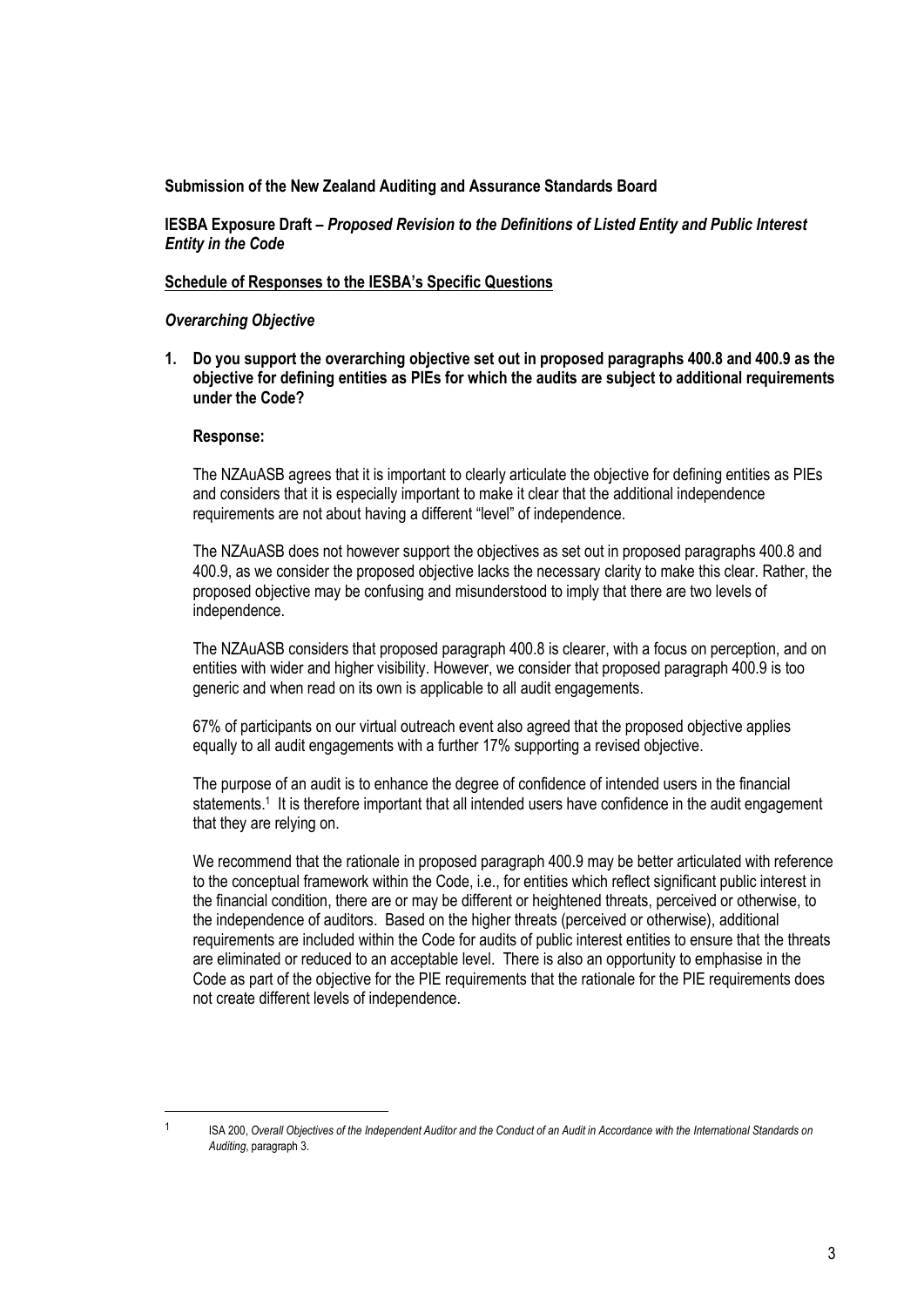The factors described in proposed paragraph 400.8 helpfully articulated why there may be significant public interest in an entity, which is an important part of describing the rationale for the additional requirements.

In addition, the NZAuASB considers there to be a lack of clarity between proposed paragraph 400.8, which references more broadly to the financial condition of these entities but then reverts back to a focus on confidence in the financial statements in proposed paragraph 400.9.

The NZAuASB is supportive of a broader focus on the financial conditions of the entity as part of identifying PIEs and the rationale for the PIE requirements, so specifically recommends that proposed paragraph 400.9 should be reworded. The NZAuASB recommends that more context is needed to describe what "financial conditions" refer to and encourages the IESBA to include the words used in the Supplementary Guidance to the exposure draft "i.e., how its financial success or failure may impact the public", within the Code.

## **2. Do you agree with the proposed list of factors set out in paragraph 400.8 for determining the level of public interest in an entity? Accepting that this is a non-exhaustive list, are there key factors which you believe should be added?**

### **Response:**

At our virtual event, the majority of participants did not identify concerns with the factors as described, rather agreed that these confirmed what types of entities should be considered to be identified as a PIE.

The NZAuASB also found the proposed list of factors useful and that the proposed revisions are in line with the current understanding of and approach to identifying PIEs in the extant New Zealand definition. We recommend that to the IESBA consider emphasising within the Code that the factors should be balanced against each other, rather than being considered in isolation, similar to the explanation in the explanatory memorandum.

An example of where there is a need for clarity was highlighted in the new factor, as to whether the entity is subject to regulatory supervision designed to provide confidence that the entity will meet its financial obligations. In isolation this factor would imply that any entity that is subject to regulatory supervision is a PIE. The explanatory memorandum notes that these should not be read in isolation.

### *Approach to Revising the PIE Definition*

- **3. Do you support the broad approach adopted by the IESBA in developing its proposals for the PIE definition, including:**
	- **Replacing the extant PIE definition with a list of high-level categories of PIEs?**
	- **Refinement of the IESBA definition by the relevant local bodies as part of the adoption and implementation process?**

#### **Response:**

The NZAuASB is very supportive of the approach adopted by the IESBA and considers that replacing the extant PIE definition with a list of categories of PIEs is a useful step to promote global consistency, appropriately tailored at the local level.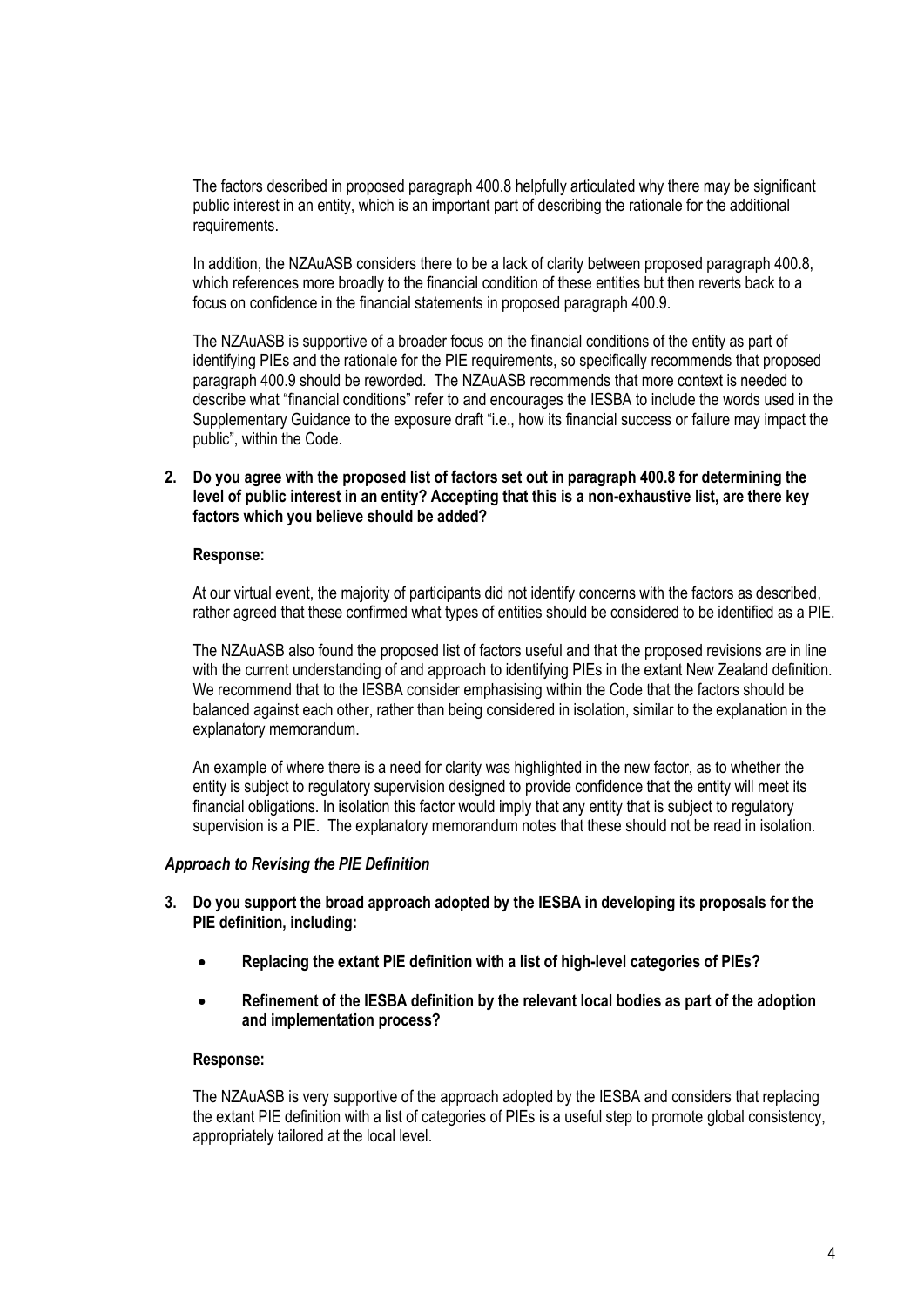The extant New Zealand definition of a PIE encompasses the categories of entities included in the proposed categories of PIEs.

### *PIE Definition*

**4. Do you support the proposals for the new term "publicly traded entity" as set out in subparagraph R400.14(a) and the Glossary, replacing the term "listed entity"? Please provide explanatory comments on the definition and its description in this ED.**

## **Response:**

The NZAuASB considers that the term listed entity would benefit from revision to ensure consistent application in the current markets with respect to second-tier markets or over-the-counter trading platforms, and what is meant by a "recognised" stock exchange.

The NZAuASB encourages the IAASB and the IESBA to work closely together to ensure that any new "term" can be defined and applied consistently across both the auditing standards and the ethical standards.

During our virtual outreach event, the change in terminology raised more questions, including how many trades are needed to meet the definition of "publicly traded", one, two or more? What if it is available to trade but not actually traded? The new terminology also highlighted that not all of these other platforms are regulated in the same way as stock exchanges are, so there is likely to remain ongoing matters for consideration at a local level. The questions raised by participants confirms that there is a need for further clarification or implementation support.

The NZAuASB considers that the extant New Zealand definition incorporates the broader approach proposed by the IESBA. For example, there is a large dairy co-operative whose instruments may not be "listed", rather shares can be purchased from other farmer shareholders at the co-operative's shareholders market or privately through an off-market transaction (e.g., as part of a farm sale). The cooperative is included within the New Zealand definition of a PIE.

## **5. Do you agree with the proposals for the remaining PIE categories set out in subparagraphs R400.14 (b) to (f)?**

### **Response:**

Yes, the NZAuASB agrees with the remaining categories set out in proposed R400.14. We consider that these categories reflect the types of entities that would be adopted by most jurisdictions and includes the categories of entities that are captured by the extant New Zealand definition (to the extent that the determination is not made with reference to the size, which is determined within the New Zealand context).

**6. Do you agree with the proposed list of factors set out in paragraph 400.8 for determining the level of public interest in an entity? Accepting that this is a non-exhaustive list, are there key factors which you believe should be added? Please provide your views on whether, bearing in mind the overarching objective, entities raising funds through less conventional forms of capital raising such as an initial coin offering (ICO) should be captured as a further PIE category in the IESBA Code. Please provide your views on how these could be defined for the purposes of the**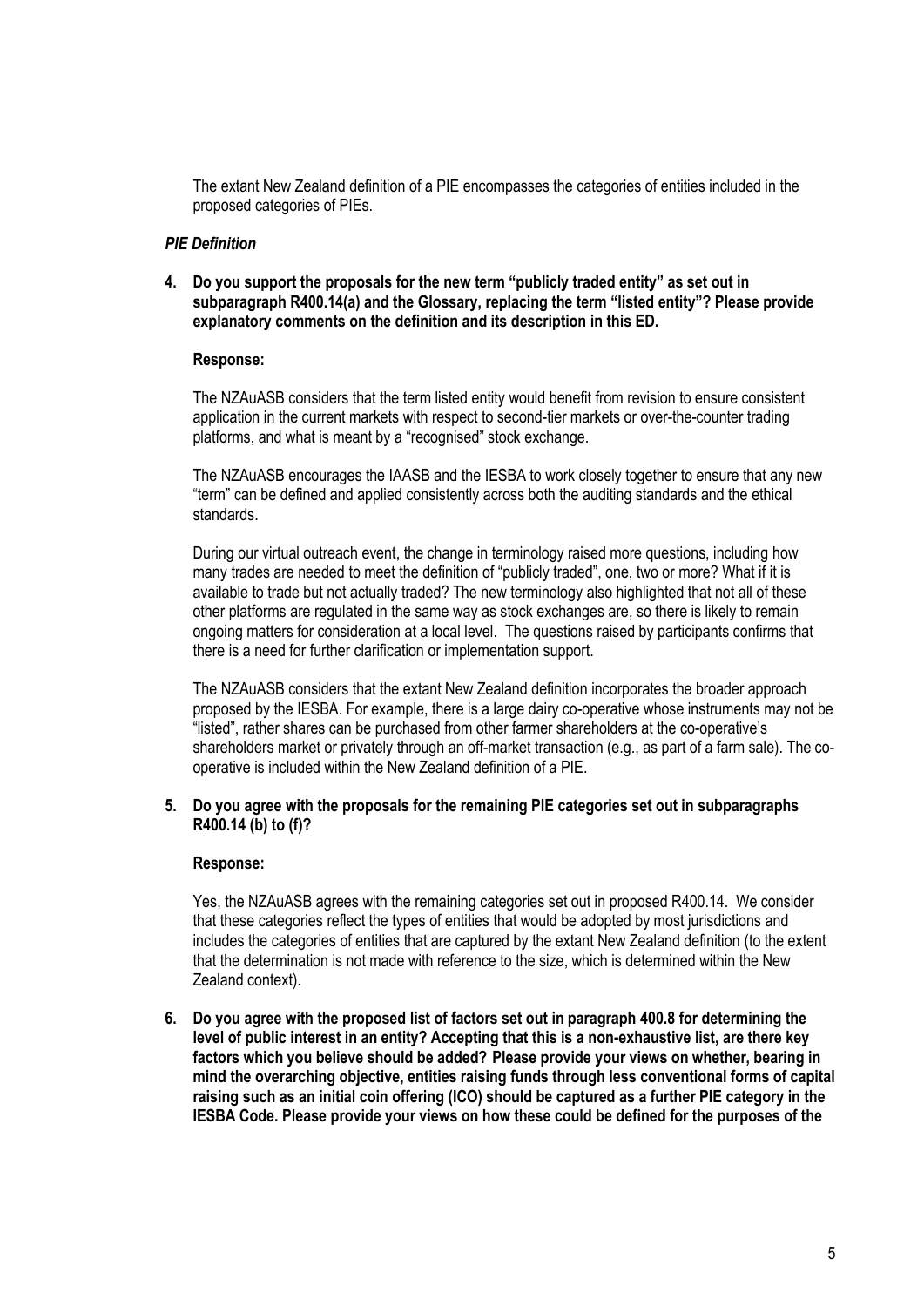## **Code recognizing that local bodies would be expected to further refine the definition as appropriate.**

# **Response:**

Yes, we agree with the proposed factors and have not identified any key missing factors. As noted in response to question 2, the NZAuASB found the proposed list of factors useful and that the proposed revisions are in line with the current understanding of and approach to identifying PIEs in the extant New Zealand definition. We encourage the IESBA to make it clearer in the Code that the factors should not be read in isolation.

The majority of the participants at our virtual roundtable agreed that less conventional forms of capital raising, such as an initial coin offering should be captured as a PIE, however many participants also supported "maybe", suggesting that it may not be as simple that all forms of capital raising default to being a PIE.

The NZAuASB considers that the factors in proposed 400.8 are useful in balancing the factors that should be considered in determining whether ICOs and other less conventional forms of capital raising should be captured as a PIE, rather than being captured as a separate PIE category. Further implementation material might be useful in this context.

### **7. Do you support proposed paragraph 400.15 A1 which explains the high-level nature of the list of PIE categories and the role of the relevant local bodies?**

## **Response:**

The NZAuASB is supportive of the high-level nature of the list and the role described by IESBA for the relevant local bodies. We encourage the IESBA to reflect on how a local jurisdiction would adopt paragraph 400.15 A1 in a local Code. While the language in proposed paragraph 400.15 A1 is appropriate in a global code it is not easily adopted in a local code, as it is largely not relevant within a specific jurisdiction. We also recommend that the term "exclude" should be replaced by "refine". If entities are excluded, it may raise questions as to whether a local jurisdiction is less stringent than the IESBA Code (i.e., IESBA Code minus).

### **8. Please provide any feedback to the IESBA's proposed outreach and education support to relevant local bodies. In particular, what content and perspectives do you believe would be helpful from outreach and education perspectives?**

# **Response:**

The NZAuASB found the *Supplementary Guidance to Exposure Draft to Aid Local Body Considerations Regarding Adoption and Implementation* very useful. Ongoing discussion at the annual NSS meeting as to how each jurisdiction is adopting and adapting the PIE definition would also be welcomed as especially helpful at a local level, including the specific types of entities where IESBA has not included a category of entity, including: charities, public sector entities, public utilities and custodians. Further support would be welcomed where outreach to date has indicated that the proposals have raised more questions, including:

• Guidance on what is meant by "publicly traded".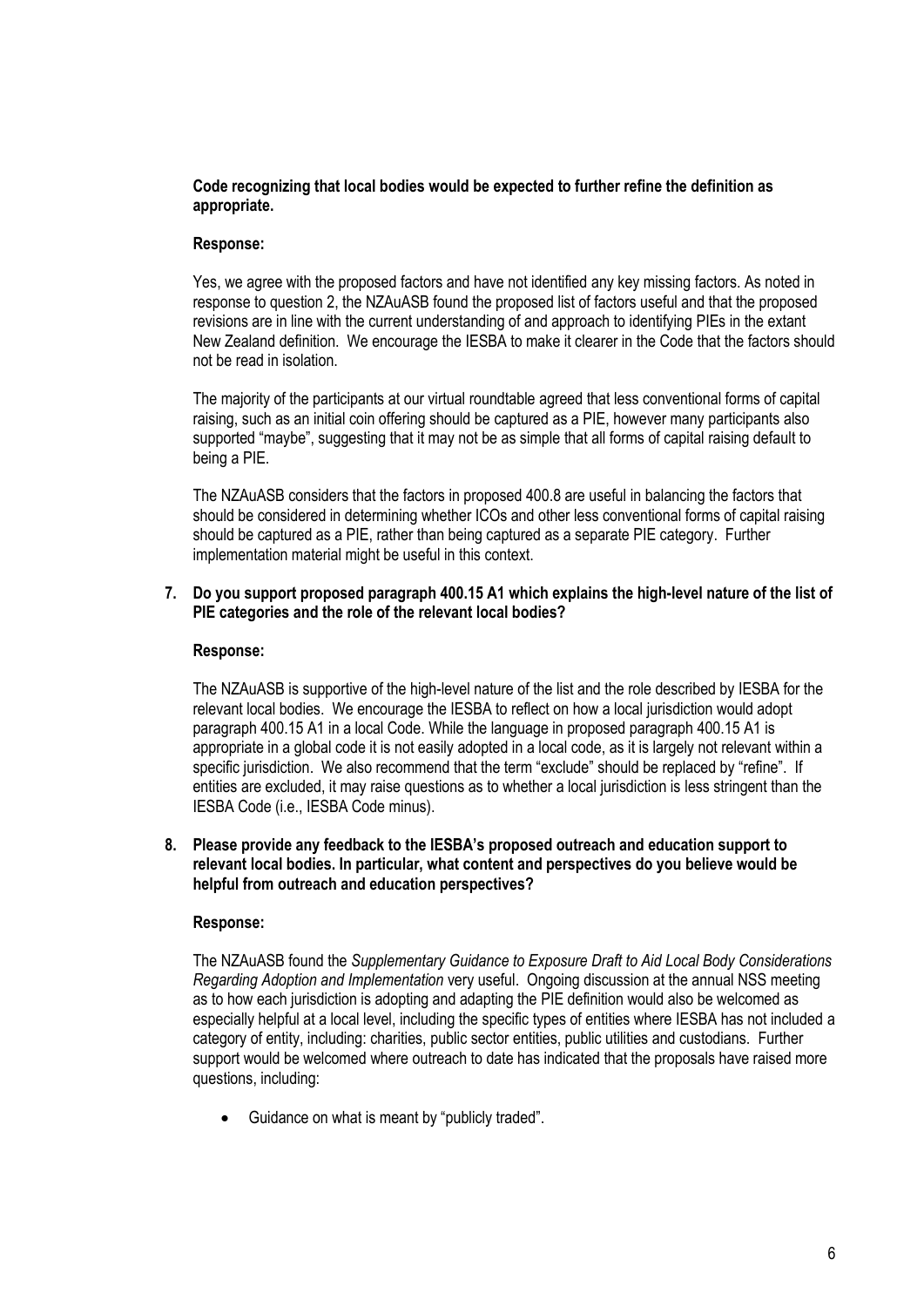- Examples of where local jurisdictions are excluding or extending the entities that are captured as PIEs.
- For ICOs, including whether there is a financial instrument or not.
- **9. Do you support the proposal to introduce a requirement for firms to determine if any additional entities should be treated as PIEs?**

## **Response:**

At our virtual roundtable, 67% of participants supported the proposal.

The NZAuASB is supportive of a principled-based approach whereby firms exercise their professional judgement to determine whether an entity should be treated as a PIE. Additional guidance may be needed to assist firms determine when a reasonable and informed third party would be likely to conclude that an entity should be treated as a PIE. The repercussions for the firms may be significant if a regulator assesses that a reasonable and informed third party would conclude that an entity should be treated as a PIE, but the firm has not reached that conclusion. Clear guidance would be helpful to ensure that a proportionate and cost-effective approach is applied by all.

### **10. Please provide any comments to the proposed list of factors for consideration by firms in paragraph 400.16 A1.**

### **Response:**

During our virtual event, participants specifically agreed that the entity itself should be an important consideration as to whether or not the PIE requirements should apply. In this regard, we recommend that, before promoting transparency by the auditor to the user as to whether the PIE requirements have been applied, an interim but very important first step should be communicating which independence requirements have been applied to the entity's audit engagement with those charged with governance to guide the firm's assessment as to whether the entity is a PIE or not. This may be especially important for entities where the PIE requirements have not been applied.

### **11. Do you support the proposal for firms to disclose if they treated an audit client as a PIE?**

### **Response:**

78% of participants at our virtual roundtable did not support the proposal for firms to disclose if they treated an audit client as a PIE.

As noted in response to question 1, we have concerns with the way in which the objective of the PIE requirements has been expressed. We consider that the rationale for, the definition of a PIE and the implications thereof is a complex matter, with the potential for misinterpretation. The Code requires all auditors to be independent. Confidence in the independence of all auditors for all audits, is in the public interest, regardless of whether the audit is performed for a public interest entity. Any confusion may run the risk of further widening the audit expectation gap.

While some NZAuASB members are supportive of increased transparency, others were unclear as to what underlying problem is to be resolved by a disclosure requirement. The changes to the PIE definition proposed by the IESBA reflect that the decision as to whether an entity is a PIE or not is a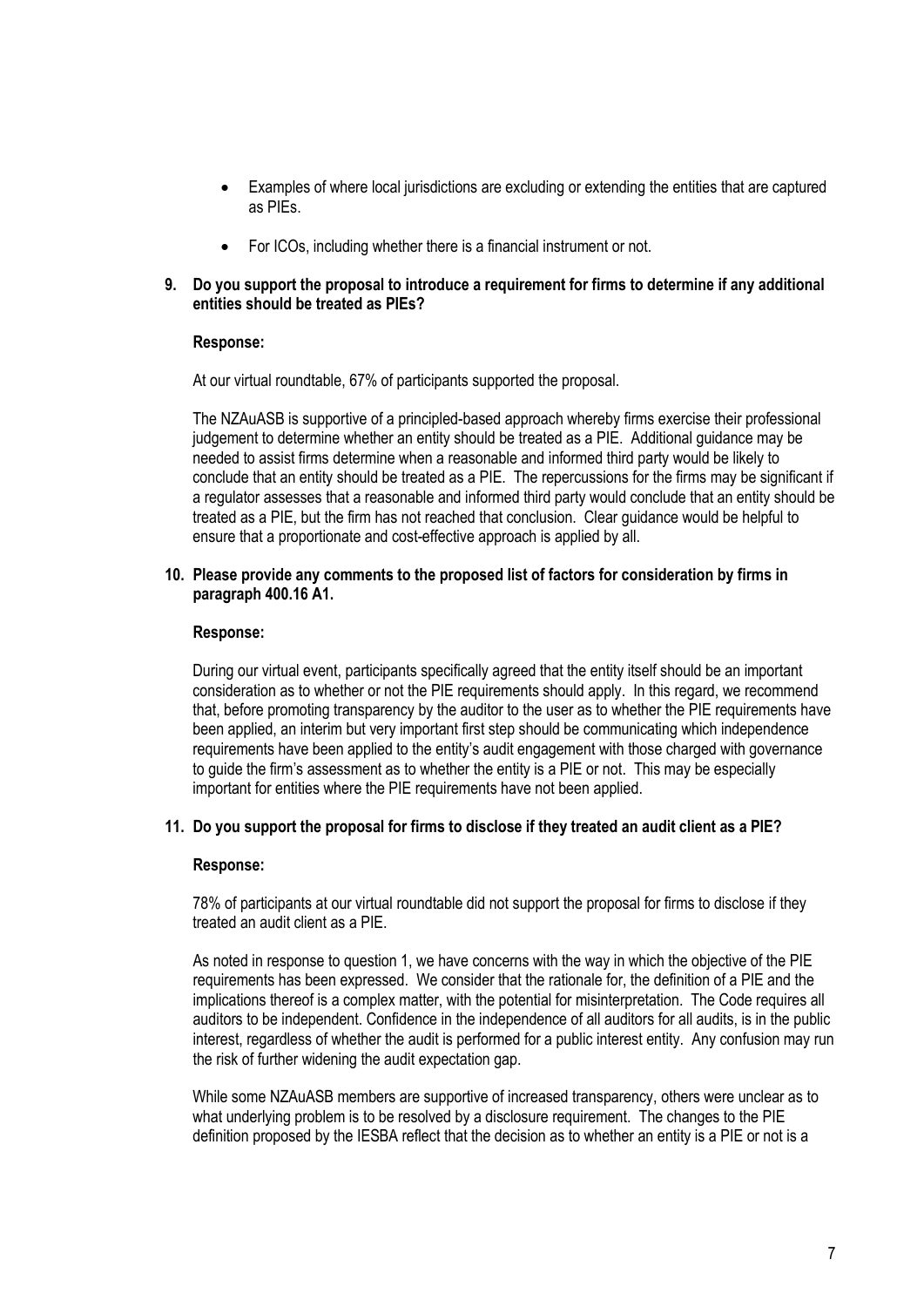complex matter, and is one that involves factors to be considered by both the local standard setter and regulators, as well as judgements by the firms. Is the problem that IESBA is seeking to resolve, simply that there is a wider range of possible entities that could be treated as a PIE and so consider it necessary to be transparent as to whether or not it is a PIE. This seems an oversimplification of the issue, if the ultimate objective is to enhance confidence in the audit. It would appear that more context is needed, i.e., why is an entity considered to be a PIE and what are the implications if an entity is a PIE.

The Board encourages the IESBA to explore further whether users might better engage with information about what it means when the auditor has treated an entity as a PIE rather than simply reporting when the PIE independence requirements have been applied. While some NZAuASB members note the benefits of and support enhanced transparency, others suggest a need for more clarity as to what problem disclosure would solve. When compared to non-PIE clients, in summary, the application of the PIE requirements, potentially impact on:

- The types of Non-assurance services (NAS) that can be performed for the audit client.
- The rotation requirements for the engagement partner and other key partners.
- Employment with an audit client.
- Fees.

We encourage the IESA to further explore how transparency will increase confidence in the audit and the financial statements, and encourage the exploration of alternative options, for example disclosure as to the number of years that the engagement partner has served together with how many more years are permitted in line with the independence requirements, and information about any NAS that has been performed for the client. Such information may already be disclosed by the client through the financial statements in the audit fee disclosures<sup>2</sup>.

We urge the IESBA to consider any unintended consequences for confidence in non-PIE audits, when promoting transparency as to whether or not a client has been treated as a PIE and whether such reporting could potentially widen the number entities that seek to be treated as PIEs and the implications thereof on the audit market, as entities might seek out auditors who are perceived as "more independent" or might cherry pick between firms based on interpretation of whether to treat the entity as a PIE. There is likely to be ongoing variation between jurisdictions as to which entities meet the definition of a PIE, based on local circumstances, including size and whether a firm determines it is necessary to treat an entity as a PIE.

Without a clear rationale as to what the objective is for the additional PIE requirements, and further information about the context in which the determination has been made, and the impact for treating an entity as a PIE, we consider that there is a risk that users may misinterpret such transparency as meaning that some auditors are "more independent" than others. We consider that this could then have a detrimental effect in the confidence in audits that are conducted for non-PIE entities and potentially exacerbate the audit expectation gap.

<sup>2</sup> In New Zealand, FRS 44, *New Zealand Additional Disclosures,* paragraph 8.1 requires separate disclosure of fees paid for the audit or review of the financial statements and all other services. New Zealand and Australia have a current joint project to review the disclosure of audit fees and other fees paid to the auditor in the financial statements.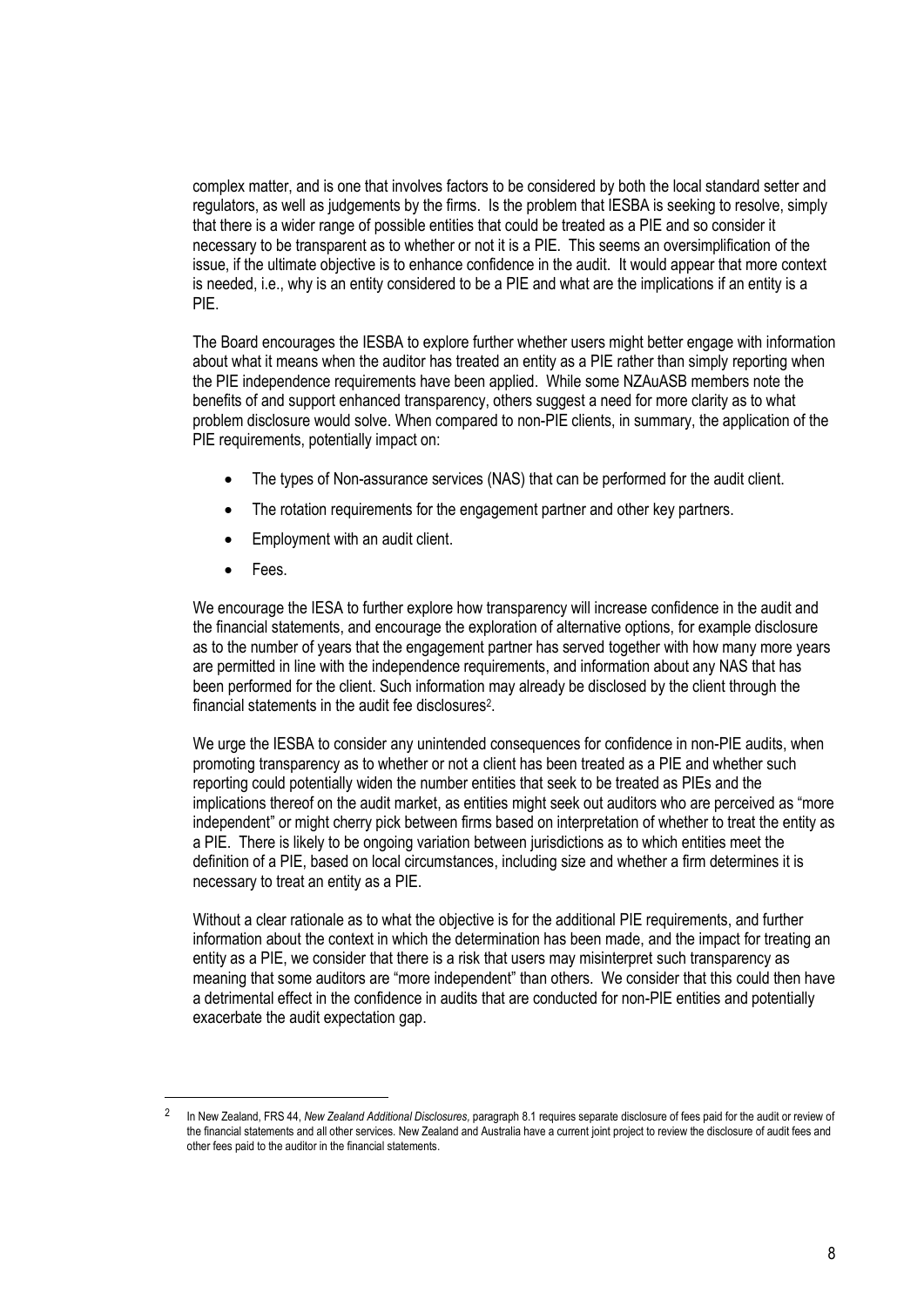**12. Please share any views on possible mechanisms (including whether the auditor's report is an appropriate mechanism) to achieve such disclosure, including the advantages and disadvantages of each. Also see question 15(c) below.** 

## **Response:**

The NZAuASB considers that the IAASB will need to determine whether the auditor's report is an appropriate mechanism for achieving any disclosure regarding whether or not the auditor has applied the PIE requirements for that engagement and the impact of this classification. This might be addressed as part of the post implementation review of the revised auditors report.

However, we recommend that more thought should first be given as to what underlying problem is to be resolved. As noted in response to question 11, the NZAuASB similarly encourages the IAASB to further explore how transparency will increase confidence in the audit and the financial statements. We recommend that the IAASB explore transparency around the impact of being a PIE, i.e., what is means when a client is treated as a PIE. This could for example include disclosure as to the number of years that the engagement partner has served and how many more years are permitted in line with the independence requirements, and information about any NAS that has been performed for the client, which may somewhat be disclosed by the client through the financial statements in the audit fee disclosures<sup>3</sup>.

Similarly, we encourage the IAASB to consider any unintended consequences of such disclosure and how those may be overcome in determining whether the auditor's report is an appropriate mechanism.

As noted in response to question 10, we also recommend that an interim but important first step should be communicating which independence requirements have been applied by the auditor to those charged with governance of the client. This may be especially important for entities where the PIE requirements have not been applied.

### **13. For the purposes of this project, do you support the IESBA's conclusions not to:**

### **a) Review extant paragraph R400.20 with respect to extending the definition of "audit client" for listed entities to all PIEs and to review the issue through a separate future workstream?**

### **Response:**

The NZAuASB supports the IESBA's conclusion.

### **b) Propose any amendments to Part 4B of the Code?**

### **Response:**

The NZAuASB agrees that some assurance engagements, other than audits of financial statements, are of greater public interest than others, and that this has to do with both the nature of the engagement and the nature of the entity.

 $3$  New Zealand and Australia have a current joint project to review the disclosure of audit fees and other fees paid to the auditor in the financial statements.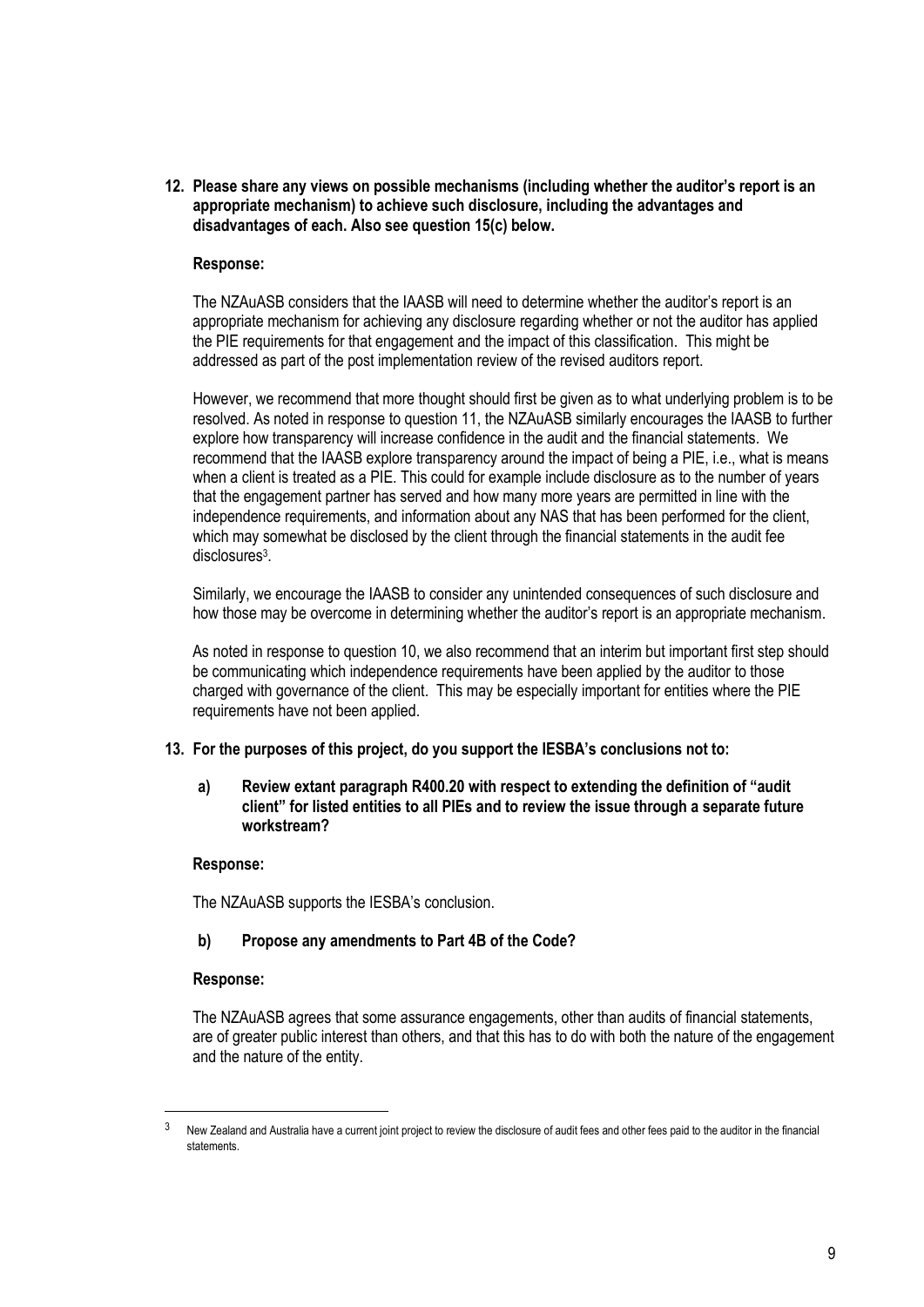While the NZAuASB agrees that proposing amendments to Part 4B is outside the scope of this project, we highlight that IFAC and the IIRC have recently set out their vision for accelerating integrated reporting assurance. They recognise that as an increasing number of businesses around the world implement integrated reporting as a route to long-term value creation and sustainable development, demand for assurance on such reports is expected to rise and that development and evolution of integrated reporting assurance is needed to make a greater contribution to the confidence and credibility of integrated reporting. They recognise that ultimately assurance on integrated reports enhances the credibility of corporate reporting on the business as a whole, which provides a more robust foundation of trust in capital markets.

The NZAuASB encourages the IESBA to commence a project to explore the need for a PIE definition and PIE requirements for specific entities on some types of other assurance engagements covered by Part 4B, recognizing the increasingly significant public interest to ensure that confidence in the assurance of that information is high so as to promote the credibility of the reported information.

## **14. Do you support the proposed effective date of December 15, 2024?**

### **Response:**

Yes, the NZAuASB supports the proposed effective date, however considers that it is also in the public interest for the recently revised non-assurance services requirements to apply to the broader classification of PIEs sooner rather than later.

## **15. To assist the IAASB in its deliberations, please provide your views on the following:**

**a) Do you support the overarching objective set out in proposed paragraphs 400.8 and 400.9 for use by both the IESBA and IAASB in establishing differential requirements for certain entities (i.e., to introduce requirements that apply only to audits of financial statements of these entities)? Please also provide your views on how this might be approached in relation to the ISAs and ISQMs.** 

# **Response:**

As noted in response to question 2, the NZAuASB agrees that it is important to clearly articulate the objective for defining entities as PIEs and/or establishing differential requirements for certain entities.

The NZAuASB does not however support the objectives as set out in proposed paragraphs 400.8 and 400.9, as we consider the proposed objective lacks the necessary clarity to make this clear and that rather the proposed objective may be confusing and misunderstood to imply that there are two levels of independence or two levels of "audits". We consider that proposed paragraph 400.9 is too generic and when read on its own is applicable to all audit engagements. The purpose of an audit is to enhance the degree of confidence of intended users in the financial statements.<sup>4</sup> It is therefore important that all intended users have confidence in the audit engagement that they are relying on.

<sup>4</sup>

ISA 200, *Overall Objectives of the Independent Auditor and the Conduct of an Audit in Accordance with the International Standards on Auditing*, paragraph 3.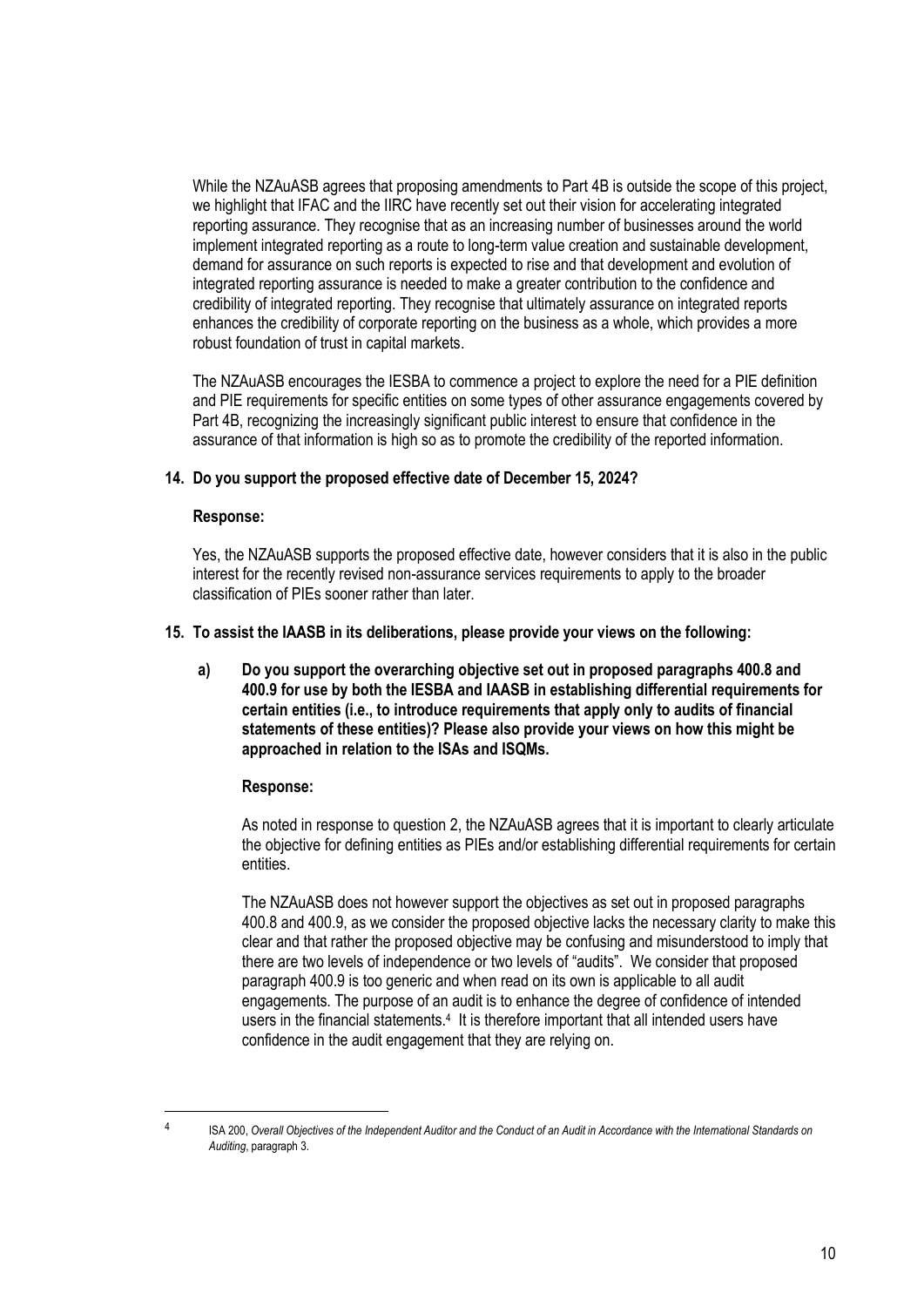Why and how to establish differential requirements for certain entities is a key theme in a number of IAASB and IESBA projects, including the less complex entities project, the nonassurance services project, the quality management project and also in determining who has to report key audit matters, etc. This is an important issue where we consider that it is in the public interest for the two boards to collaborate closely to ensure that the why and how to establish any differential requirements is clear and does not undermine the level of confidence and trust in audited financial statements.

It may be that there are similar but varying underlying reasons for various differential requirements and therefore it may be appropriate for the reasons and objectives to differ. For example, in the quality management standards, the reasons for requiring an engagement quality review may not be the same as the reasons for identifying that users would find reporting of key audit matters useful. We support a collaborative and flexible approach, where the public interest and trust and confidence in all audit engagements is not undermined, but that enables a proportionate, risk and cost/benefit analysis to guide the approach.

**b) The proposed case-by-case approach for determining whether differential requirements already established within the IAASB Standards should be applied only to listed entities or might be more broadly applied to other categories of PIEs.** 

#### **Response:**

Yes, the NZAuASB is supportive of a case-by-case approach for determining whether differential requirements should be applied more broadly, but encourages both the IESBA and IAASB to collaborate in developing a framework which would inform both boards in establishing differential requirements.

We note that in New Zealand, the NZAuASB has already adopted a "case-by-case" approach in adopting both the Code and the ISAs. In New Zealand, the ISAs (NZ) do not refer to "listed entities" nor do they refer to PIEs. The ISAs (NZ) use a term established by the New Zealand regulator, and is a subset of the extant New Zealand PIE definition.

**c) Considering IESBA's proposals relating to transparency as addressed by questions 11 and 12 above, and the further work to be undertaken as part of the IAASB's Auditor Reporting PIR, do you believe it would be appropriate to disclose within the auditor's report that the firm has treated an entity as a PIE? If so, how might this be approached in the auditor's report?** 

### **Response:**

We consider that the definition and scope of the PIE definition is a complex matter, with the potential for misinterpretation. It is important that confidence in the independence of all audits, for all auditors, is in the public interest, regardless of whether the audit is performed for a public interest audit. The Code requires all auditors to be independent of their audit clients.

As noted in response to question 11, 78% of participants at our virtual roundtable did not support the proposal for firms to disclose if they treated an audit client as a PIE.

While some NZAuASB members are supportive of increased transparency, we recommend that more thought is needed as to what underlying problem is to be resolved. The changes